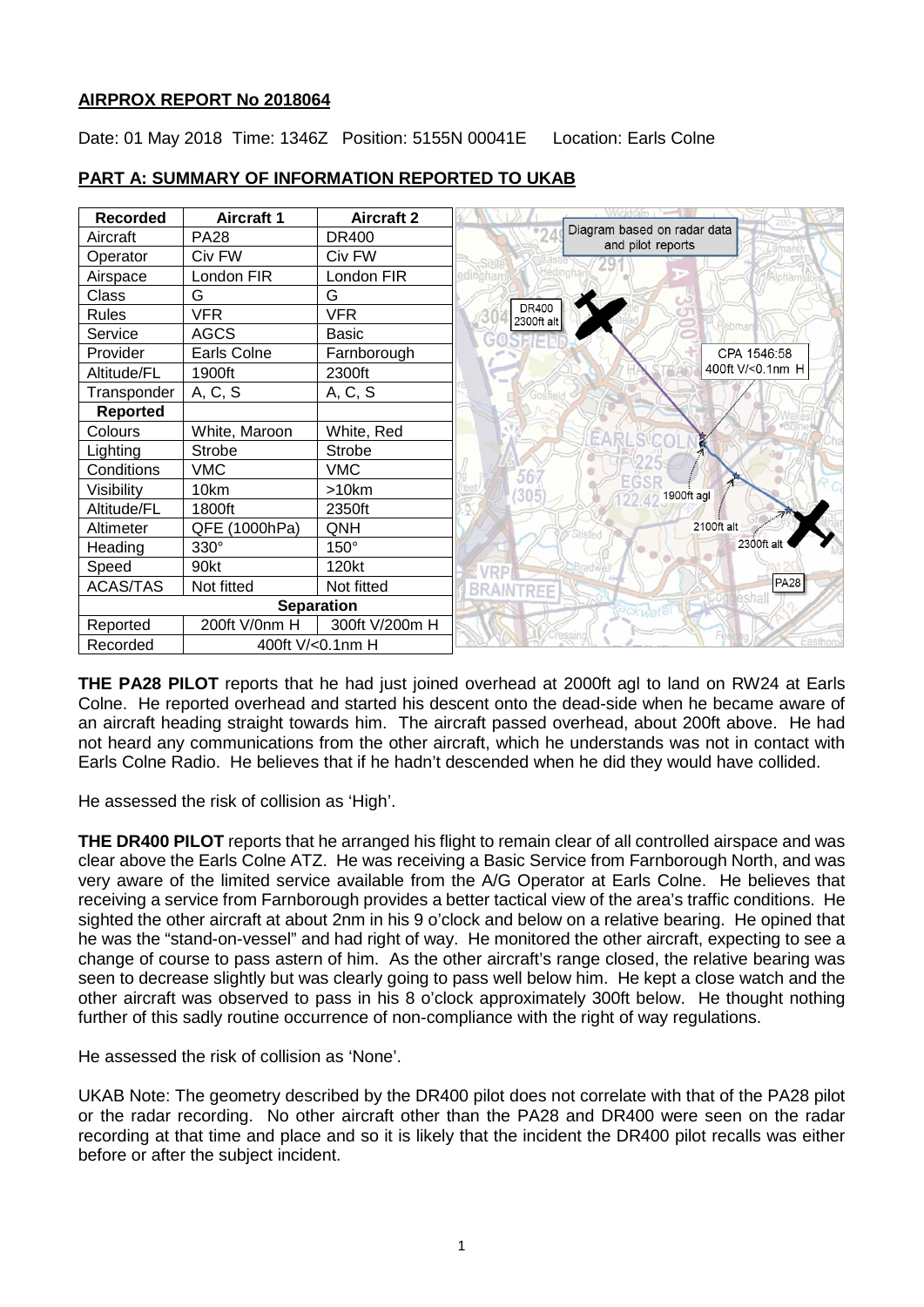## **Factual Background**

The weather at Earls Colne was recorded as follows:

METAR EGUW 011350Z 23012KT CAVOK 14/M03 Q1009 BLU NOSIG

## **Analysis and Investigation**

# **CAA ATSI**

The PA28 pilot had reported passing through the Earls Colne overhead at 2000ft to the A/G operator, and was descending on the dead-side to join for a left-hand circuit RW24 when they reported seeing another aircraft, opposite direction, about 200ft above them. The PA28 reported descending to avoid the other aircraft.

The DR400 pilot reported receiving a Basic Service from Farnborough LARS and, being aware of the existence of the Earls Colne ATZ, had elected to remain above and outside the area. The pilot reported seeing the PA28 whilst it was still 2nm away, that they expected the PA28 to alter course to give way, and so continued their heading and maintained their level. The DR400 pilot reported continuing to monitor the PA28, and assessed that it would pass astern and *"well below".* (The pilot estimated that the PA28 passed 300ft below them.)

The Farnborough controller was not aware of any incident and only a retrospective incident report was filed. ATSI were unable to review Farnborough R/T following a failure within the impound request process, and so could not verify if traffic information had been passed or not.

The following radar replay snapshots are included to illustrate the developing situation up until CPA at 1346:58 when the aircraft were separated by less than 0.1nm laterally, and 400ft vertically.



Figure 1: 1345:54 P28A 1.9nm NE Earls Colne Figure 2 - 1346:15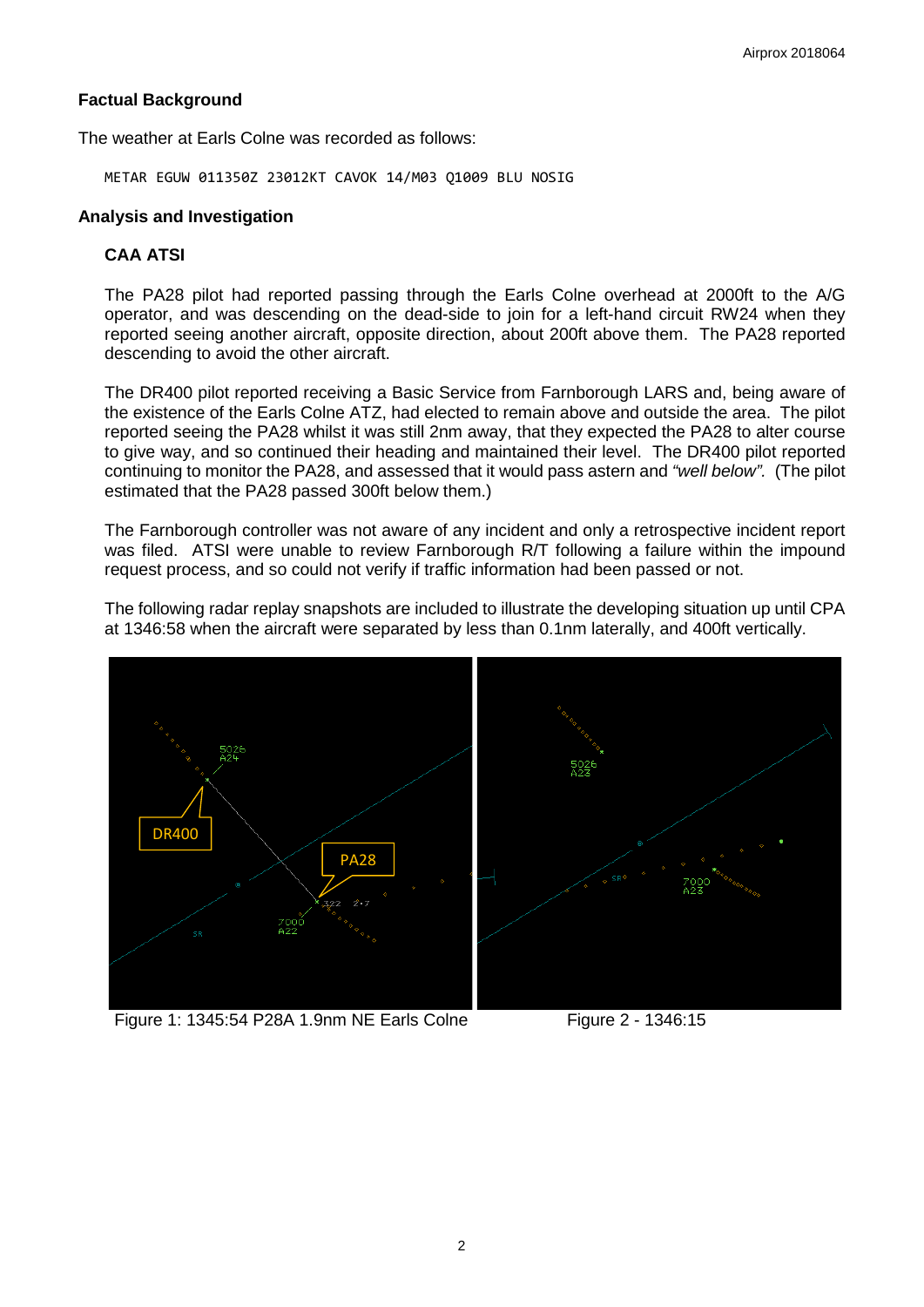

Figure 3 - 1346:36 Figure 4 - 1346:55



Figure 5 – CPA - 1346:58

Under a Basic Service, whether traffic information has been provided or not, the pilot remains responsible for collision avoidance without assistance from the controller.[1](#page-2-0)

#### **UKAB Secretariat**

The PA28 and DR400 pilots shared an equal responsibility for collision avoidance and not to operate in such proximity to other aircraft as to create a collision hazard<sup>[2](#page-2-1)</sup>. If the incident geometry is considered as head-on or nearly so then both pilots were required to turn to the right<sup>[3](#page-2-2)</sup>. An aircraft operated on or in the vicinity of an aerodrome shall conform with or avoid the pattern of traffic formed by other aircraft in operation<sup>[4](#page-2-3)</sup>.

 $\overline{a}$ 

<span id="page-2-0"></span><sup>1</sup> CAP774 Chapter 2 Basic Service Para 2.9

<span id="page-2-1"></span><sup>2</sup> SERA.3205 Proximity.

<span id="page-2-2"></span><sup>3</sup> SERA.3210 Right-of-way (c)(1) Approaching head-on.

<span id="page-2-3"></span><sup>4</sup> SERA.3225 Operation on and in the Vicinity of an Aerodrome.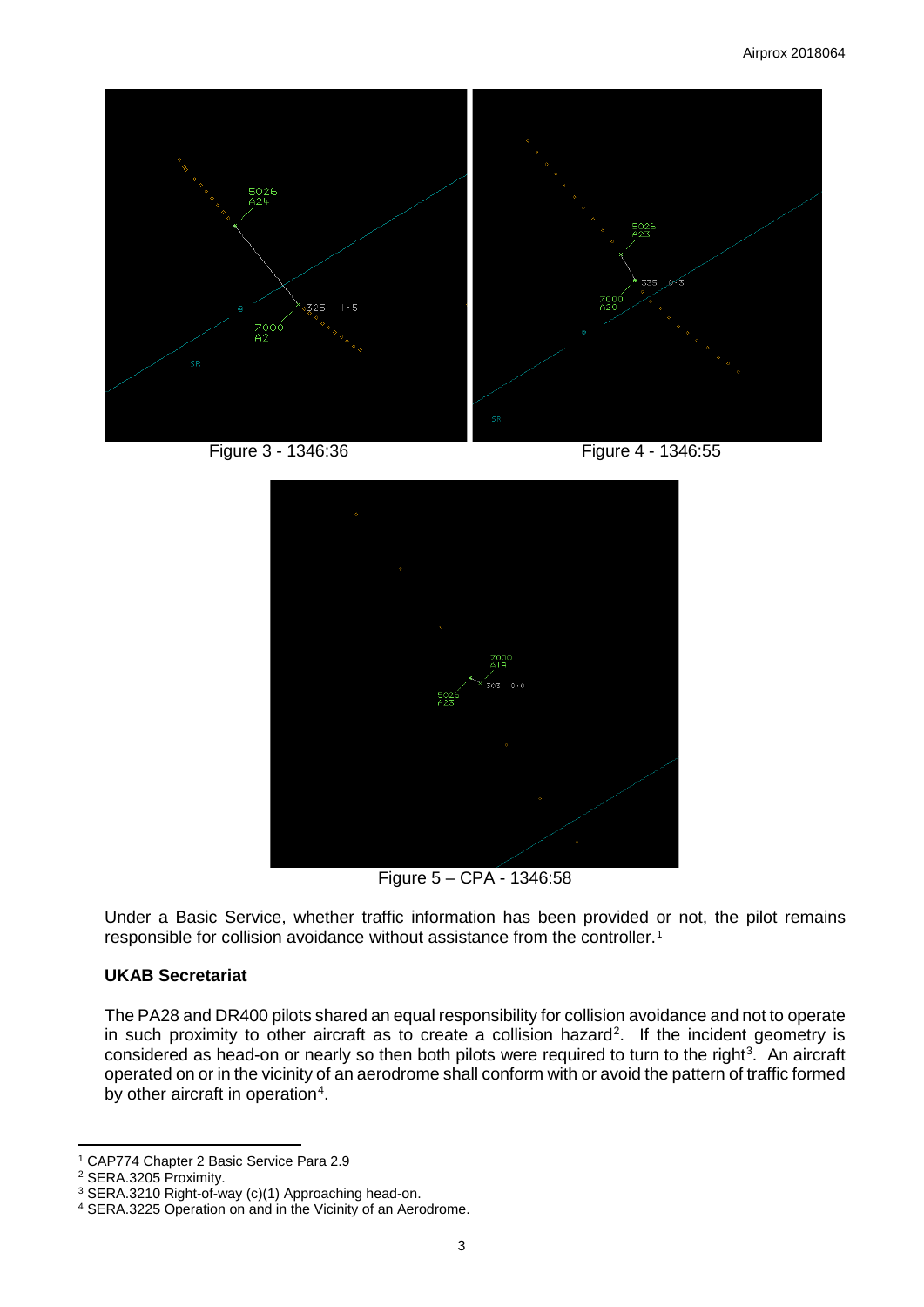### **Summary**

An Airprox was reported when a PA28 and a DR400 flew into proximity overhead Earls Colne airfield at 1346hrs on Tuesday 1<sup>st</sup> May 2018. Both pilots were operating under VFR in VMC, the PA28 pilot in receipt of an air/ground Service from Earls Colne and the DR400 pilot in receipt of a Basic Service from Farnborough.

## **PART B: SUMMARY OF THE BOARD'S DISCUSSIONS**

Information available consisted of reports from the pilots of both aircraft, transcripts of the relevant RT frequencies, radar photographs/video recordings, reports from the air traffic controllers involved and reports from the appropriate ATC and operating authorities.

The Board began their discussion by looking at the actions of the DR400 pilot. Members could not reconcile his description of events with that shown on radar, and so they surmised that he had not seen the PA28 at all and had reported on another aircraft at a different time. With respect to his routing, GA members advised the Board that the standard join for Earls Colne was an overhead join, and that flying overhead airfields close to the upper limit of their ATZ whilst not in communication with the airfield was generally ill-advised due to the potential for conflict with aircraft performing standard overhead joins, as in this case. Members also opined that the DR400 pilot would have significantly increased both his own and others' situational awareness in the vicinity of Earls Colne if he had communicated his intentions on their frequency and listened out for other aircrafts' transmissions. In this respect, members also queried the DR400 pilot's choice of frequency and ATS, commenting that a Traffic Service with the designated LARS provider (Southend) may have assisted more than a simple Basic Service with Farnborough North. The Board noted that both aircraft had an equal responsibility for collision avoidance, and members commented that pilots should not assume that the other aircraft's pilot had seen and would avoid them even if they were notionally required to give way; this was especially important when close to an airfield where pilots will be joining and leaving the pattern of traffic and may be focused on complying with procedures and routing to the detriment of lookout.

The Board then turned to the actions of the PA28 pilot. They agreed that the PA28 pilot had seen the DR400 late but had fortuitously already been descending deadside into the Earls Colne visual circuit at the time. Other than reminding all pilots to maintain a robust lookout to prevent task-focus at critical phases of flight, the Board agreed that there was little else the PA28 pilot could have done in the circumstances.

The Board looked at the cause of the Airprox and agreed that the PA28 pilot had only seen the DR400 close to CPA and that the DR400 pilot had probably not seen the PA28 either at all or at best after CPA. As such, members assessed that the cause was a late sighting by the PA28 pilot and probably a non-sighting by the DR400 pilot. They also agreed that a contributory factor had been that the DR400 pilot had flown through the Earls Colne overhead close to the altitude of traffic joining for an overhead join. Turning to the risk, the Board noted that the PA28 pilot had been descending onto the deadside prior to seeing the DR400 and that this had served to fortuitously increase the separation between the aircraft. Although not sufficiently close to merit a Category A risk assessment, the Board concluded that safety had still been much reduced below the norm: accordingly, they assessed the risk as Category B.

During the debate, some members highlighted that they felt that there was a growing trend of pilots having false expectations of ATC's ability to provide traffic information under the auspices of a Basic Service. In this respect, members noted the DR400 pilot's comments about receiving a "better tactical view of the area's traffic conditions" whilst only in receipt of a Basic Service from Farnborough North. Noting that the Farnborough North controller would neither be required to monitor the DR400 nor provide traffic information unless he happened to detect a conflict by good fortune, the Board felt that a timely and readable reminder to pilots about the provisions of each ATS would be valuable if placed in the popular GA magazines. As a result, they resolved to recommend that the CAA re-emphasise the provisions of a Basic Service at least, ideally in an accessible format in the popular magazines.